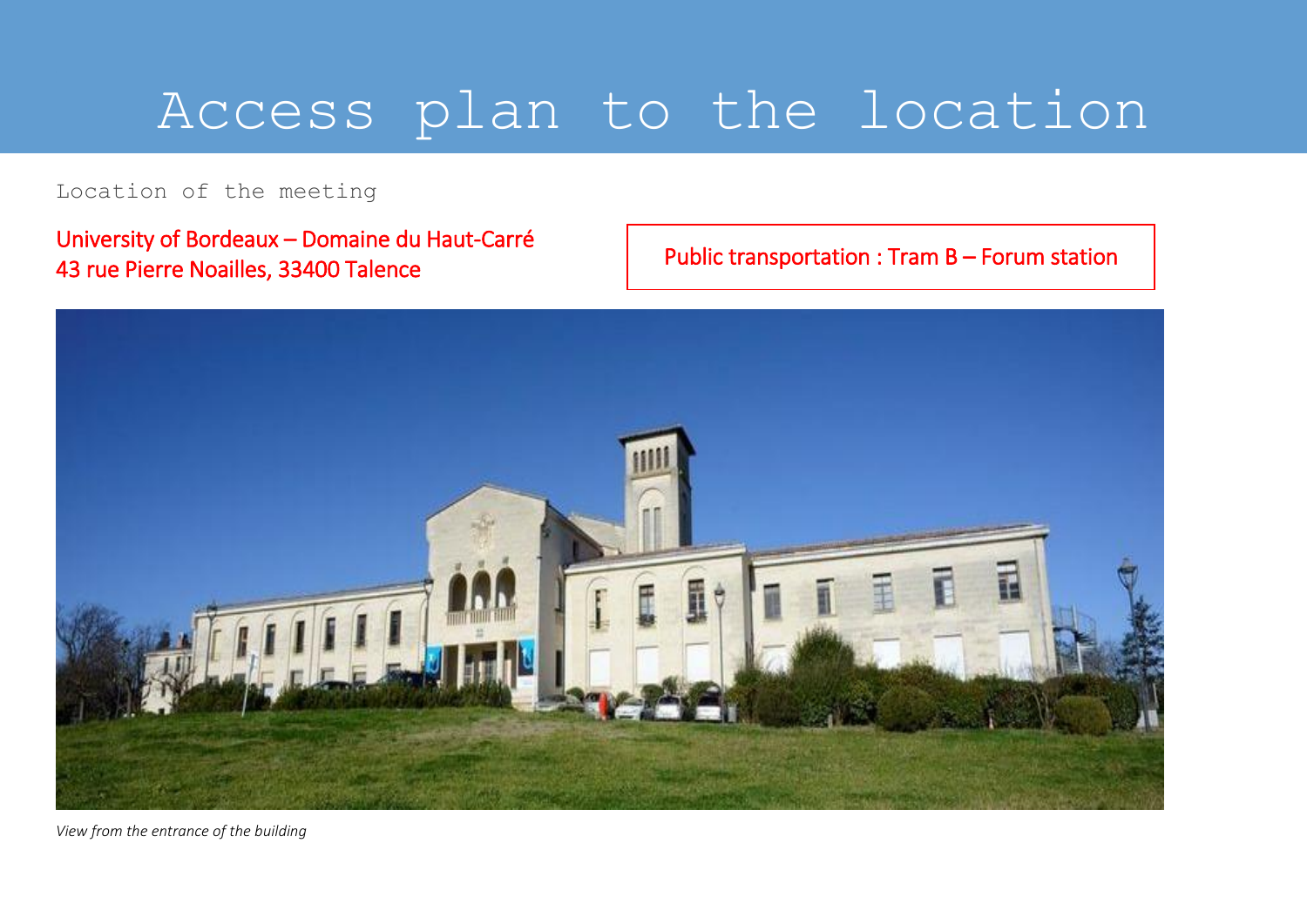## How to get there

*From the train station Gare Saint-Jean (by public transportation):*

- By tram: take the tram C towards *les Aubiers* and get off at *Quinconces*. Then, take the tram B towards *Pessac centre* and get off at *Forum*, walk for 8 minutes.
- By bus and tram: take the bus *liane 9* and get off at *Barriere St Genès*. Then, take the tram B towards *Pessac centre* and get off at *Forum,* walk for 8 minutes.

C.E.L.I.A

*From the airport (by public transportation):*

 Take the bus *Liane 1* and get off at *Lycée de Mérignac*. Then, take the tram A towards *La Gardette - Bassens - Carbon-Blanc* and get off at *Hôtel de Ville*. Then, take the tram B towards *Pessac centre* and get off at *Forum*.

Eglise Notre<br>Dame de Talence

'e

Société Générale

 $\epsilon$ 

 $\Omega$ 

画 **SFR** 

> $\bullet$ **Banque Populaire** Aquitaine Centre. Crédit Mu

 $\oint_{600 \text{ m}} 8 \text{ min}$ 

Auto Ecole l'Etudiante

Fac Kebab

Corep Talence<sup>C</sup>

I.M.B. Maths Info

Institut de Mathématiques

 $OE$ 

Pichet Imn

 You can also take the shuttle to Bordeaux and get off at *Gambetta*. Then, take the tram B towards *Pessac centre* and get off at *Forum*. It is a bit simpler but more expensive.

Forum, 33400 Talence 43 Rue Pierre Noailles, 33400 Talenc  $\overline{G}$ OPTIONS Ténéo Apparthotel<br>Talence 日 Envoyer l'itinéraire vers votre téléphone **BNP Paribas** via Rue Pierre Noailles 8 min 600 m **DÉTAILS** via Allée du 7ème art 8 min Neth 650 m  $\underset{650 \text{ m}}{\cancel{\pi}}$  8 min

ant du Haut-Carré

43 Rue Pierre Noaill

## *How to get by foot to the event from the Forum train station:*